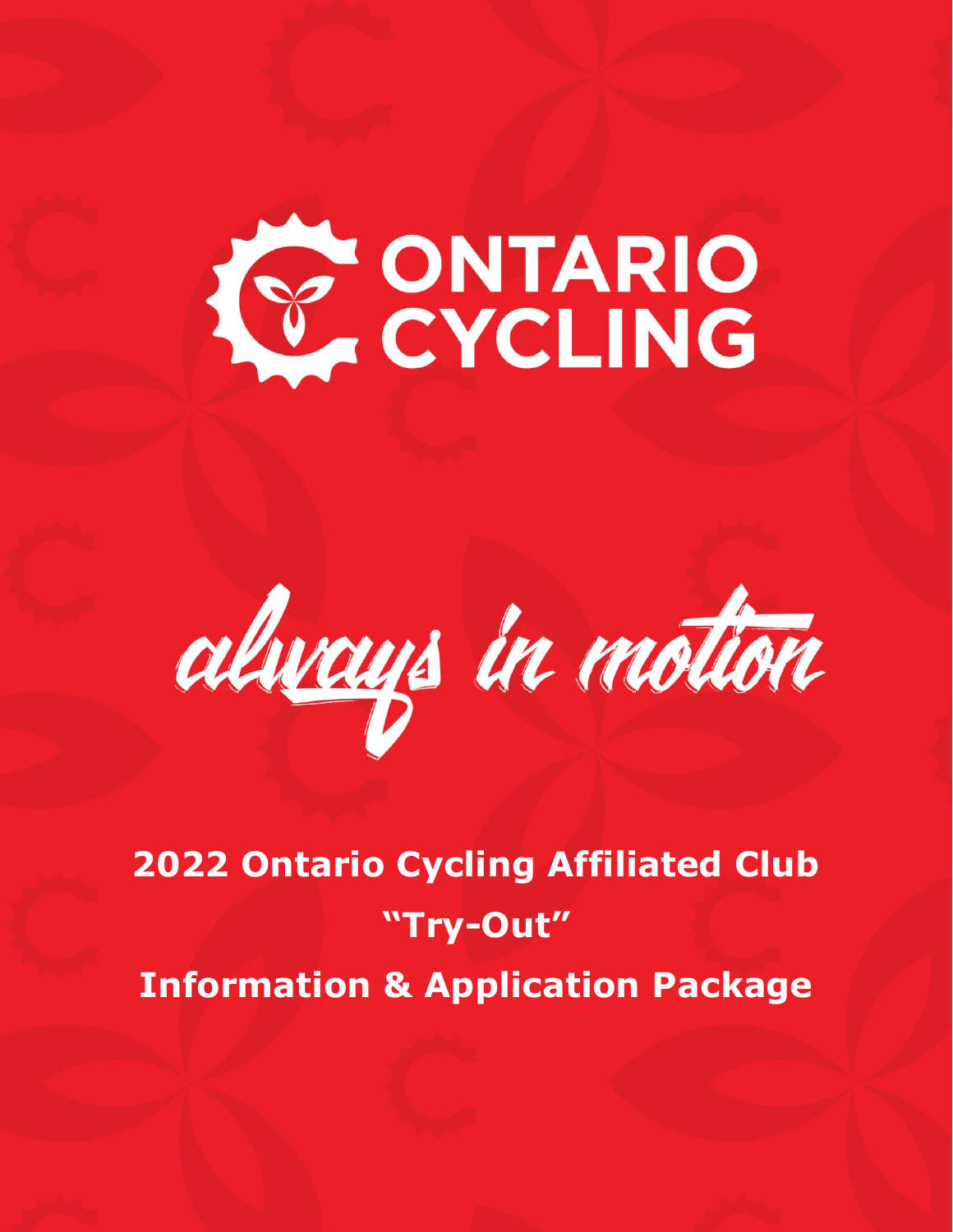

# **Ontario Cycling Club Try-Out Program**

Ontario Cycling (OC) is pleased to announce that the OC Affiliated Club Try-out program is back for the 2022 season. With interest in cycling being at an all-time high, the OC understands how valuable it is for clubs to be able to showcase their programs to prospective members.

The OC Club Try-out program once again will offer clubs the opportunity to host *Tryout* opportunities for non-members. This program is designed to help clubs recruit new members by providing them an opportunity to market specific days where nonmembers may participate at the club on a trial basis. The program is open to all OC affiliated clubs under the following guidelines:

- 1. Clubs must first apply to be part of this program. The application is due a minimum of **5 days in advance** and will indicate when the club will host a non-member opportunity under the supervision of an experienced ride leader or coach, in accordance with the club's ride guidelines, risk management plan, and policies\*\*.
- 2. Rides and skill development activities are accepted under the current Try-out Program. Competitive activities (with the exception of Individual Time Trials) are not currently allowed under the program.
- 3. Clubs will be able to hold a **maximum of three (3)** Try-out opportunities per month.
- 4. Non-OC members may attend up to two **(2)** Try-out activities during the season. After this, the participant will be required to obtain OC membership to participate in any further activities.
- 5. Any club applying to have an activity deemed to be a "Try-out opportunity" must complete the Try-out application in this document. Once complete, an OC representative will review the application and either provide confirmation of its acceptance, or notify the club of any questions or outstanding items.
- 6. Once the club has been approved for its Try-out, it should instruct interested try-out participants to visit the link below to complete the OC participant waiver form.

### **Club Try-out Participant Waiver Acknowledgement Online Form**

[https://ccnbikes.com/#!/events/2022-oc-club-try-out-participant](https://ccnbikes.com/#!/events/2022-oc-club-try-out-participant-acknowledgement)[acknowledgement](https://ccnbikes.com/#!/events/2022-oc-club-try-out-participant-acknowledgement)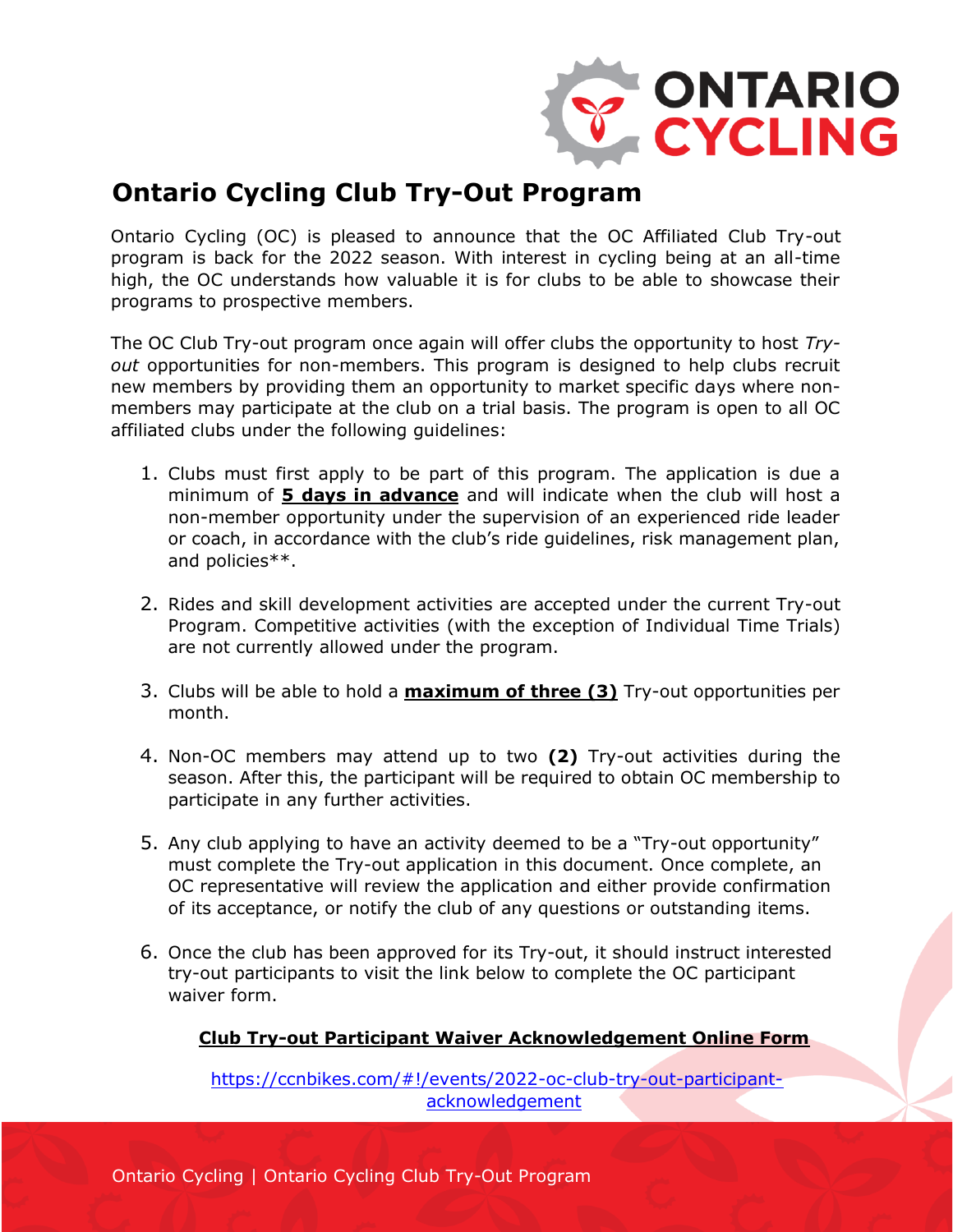

Individuals will be asked to provide basic information and complete the waiver during the online process and will then be instructed to provide a copy of their confirmation to the hosting club. Individual applicants for club Try-outs will need to provide their information to the hosting club and go through any club related COVID-19 protocols that may be in place at the time.

*Why online registration? As you may know if you have held a Try-out before, this process was all done via paper forms in the past. The online process has been introduced to eliminate the requirement for pens, paper, etc. on the spot, as well as to provide the participant an opportunity to review the latest Return to Sport Update, and Rowan's Law Concussion Requirements when agreeing to the waiver form.* 

- 7. Individuals under 26 years of age (25 and younger) participating in a Try-out opportunity focused on competition (Ex. Time Trial) MUST also agree to the club's Concussion Policy/Code of Conduct to ensure it is meeting the requirements of the latest Rowan's Law legislation in Ontario.
- 8. Any incidents that occur on the ride MUST be reported using the OCA Sport Injury Report Form (as is the case for any member related incident). These forms MUST be submitted to the OC **within 7 days**.

\*\*Clubs are expected to provide the appropriate level of training for the level of the individual who is taking the Try-Out opportunity.

#### **Any club found to be abusing the program will have their membership with Ontario Cycling revoked.**

For More Info: Email: [support@ontariocycling.org](mailto:support@ontariocycling.org) Phone 416-855-1717